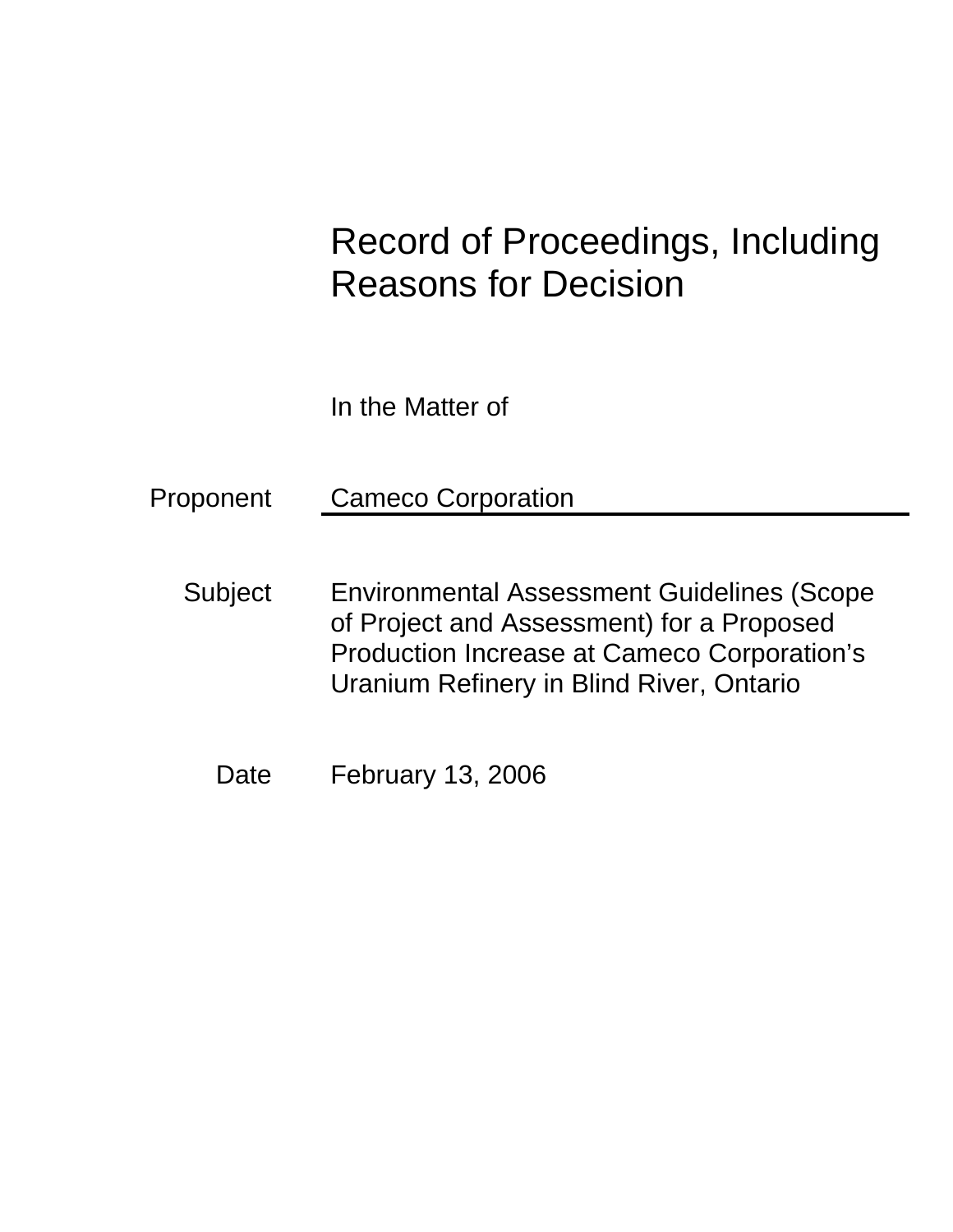## **RECORD OF PROCEEDINGS**

| Proponent:                                               | Cameco Corporation<br>2121-11 <sup>th</sup> Street West, Saskatoon, Saskatchewan, S7M 1J3                                                                                       |                        |  |
|----------------------------------------------------------|---------------------------------------------------------------------------------------------------------------------------------------------------------------------------------|------------------------|--|
| Address/Location:                                        |                                                                                                                                                                                 |                        |  |
| Purpose:                                                 | Environmental Assessment Guidelines (Scope of Project and<br>Assessment) for a Proposed Production Increase at Cameco<br>Corporation's Uranium Refinery in Blind River, Ontario |                        |  |
| $Date(s)$ of hearing:                                    | January 12, 2006                                                                                                                                                                |                        |  |
| Location:                                                | Canadian Nuclear Safety Commission (CNSC) Headquarters,<br>280 Slater St., 14th. Floor, Ottawa, Ontario                                                                         |                        |  |
| Members present:                                         | L.J. Keen, Chair<br>M. J. McDill<br>J.A. Dosman                                                                                                                                 |                        |  |
| Secretary:<br>Recording Secretary:<br>A/General Counsel: | M.A. Leblanc<br>C. Taylor<br>L. Thiele                                                                                                                                          |                        |  |
|                                                          | <b>CNSC</b> staff                                                                                                                                                               | <b>Document Number</b> |  |
| $\bullet$ H. Jarrett<br>$\bullet$ D. Werry               |                                                                                                                                                                                 | CMD 06-H12             |  |

 **Date of Decision:** January 12, 2006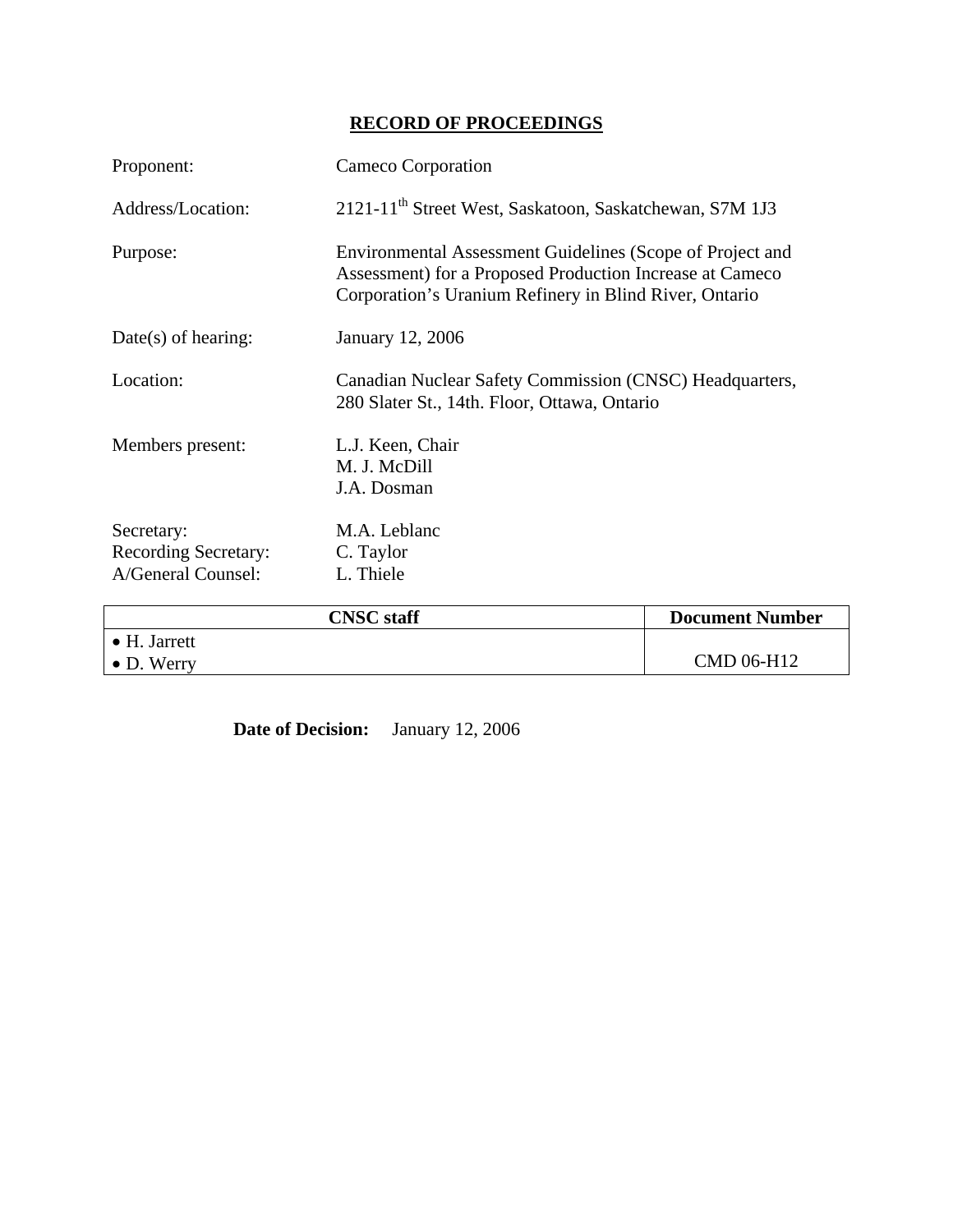### **Table of Contents**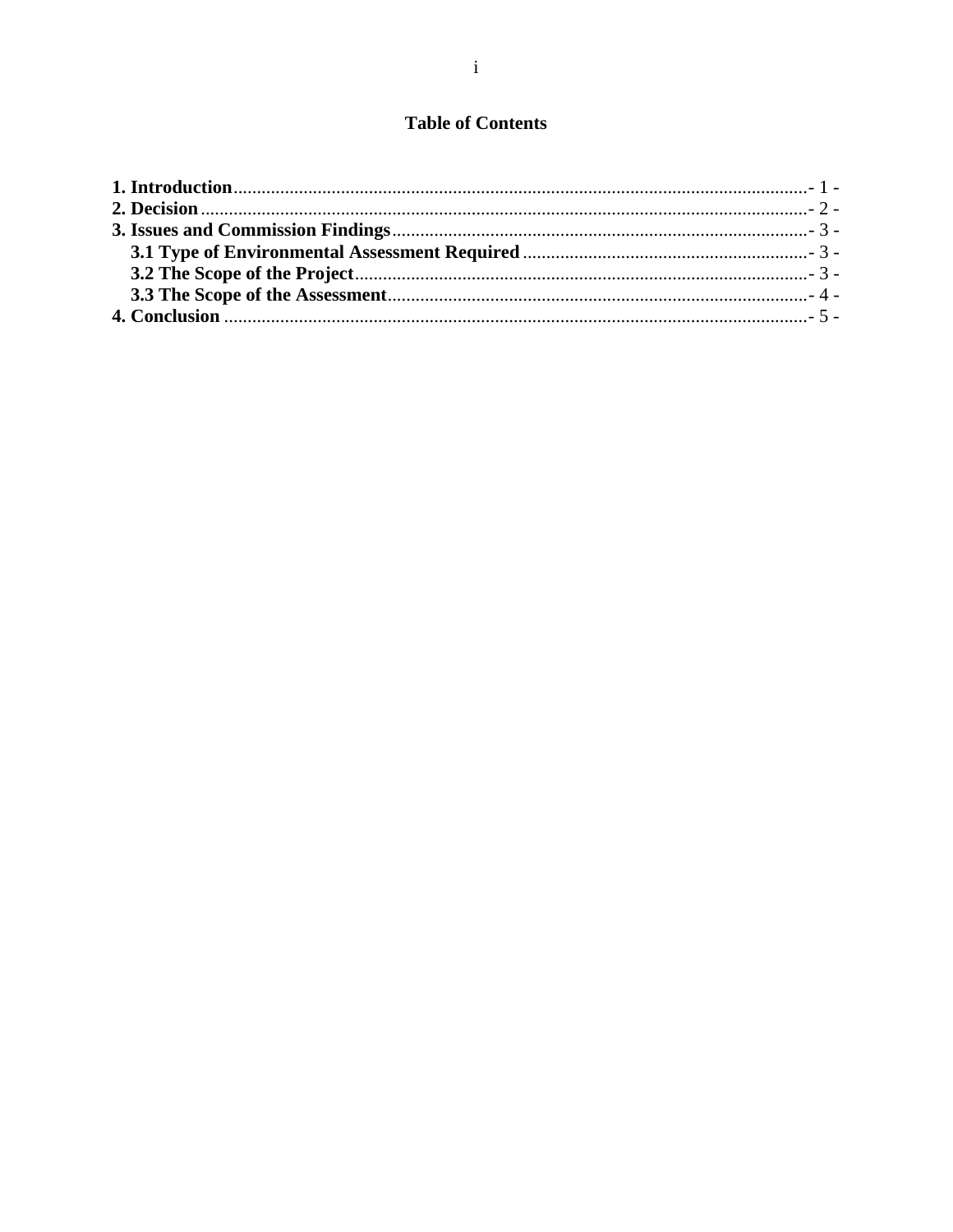#### **1. Introduction**

On May 31, 2005, Cameco Corporation (Cameco) notified the Canadian Nuclear Safety Commission  $(CNSC<sup>1</sup>)$  of its intent to seek the Commission's approval to increase the annual production capacity at its uranium refinery in Blind River, Ontario from 18,000 tonnes uranium trioxide to 24,000 tonnes uranium trioxide.

Before the Commission would be able to make licensing decisions pursuant to the *Nuclear Safety*  and Control  $Act^2$  (NSCA) in respect of the proposed project, the Commission must, in accordance with the requirements of the *Canadian Environmental Assessment Act* (CEAA)<sup>3</sup>, make a decision on an environmental assessment (EA) of the proposal. The Commission is the sole responsible authority for the  $EA^4$ .

In carrying out this responsibility under the CEAA, the Commission must first determine the *scope of the project* and the *scope of the assessment*. To assist the Commission in this regard, CNSC staff prepared a draft Environmental Assessment Guidelines document (EA Guidelines) in consultation with other government departments, the public and other stakeholders. The draft EA Guidelines (*Proposed Environmental Assessment Guidelines (Scope of Project and Assessment) Environmental Assessment of Proposed Production Increase for the Blind River Refinery)* contains draft statements of scope for the approval of the Commission. The draft EA Guidelines also contain recommendations and instructions for the approach to be used in completing the EA, including for the conduct of further public and stakeholder consultations. The draft EA Guidelines are attached as Appendix A to CNSC staff document CMD 06-H12.

#### Issues:

In considering the EA Guidelines, the Commission was required to decide, pursuant to subsections 15(1) and 16(3) of the CEAA respectively:

- a) the *scope of the project* for which the EA is to be conducted; and
- b) the *scope of the factors* to be taken into consideration in the conduct of the EA.

The Commission also considered whether it would, at this time, request the federal Minister of the Environment, pursuant to section 25 of the CEAA, to refer the project to a mediator or a review panel.

Furthermore, the Commission, in accordance with its internal EA process, undertook to decide whether or not the Commission's consideration of the completed EA Screening Report would be by way of a public hearing held by the Commission.

 $\overline{a}$ 

<sup>&</sup>lt;sup>1</sup> In this *Record of Proceedings*, the *Canadian Nuclear Safety Commission* is referred to as the "CNSC" when referring to the organization and its staff in general, and as the "Commission" when referring to the tribunal component.

 $2$  S.C. 1997, c. 9

 $3$  S.C. 1992, c.37

 $4$  Responsible Authority in relation to an EA is determined in accordance with subsection 11(1) of the CEAA.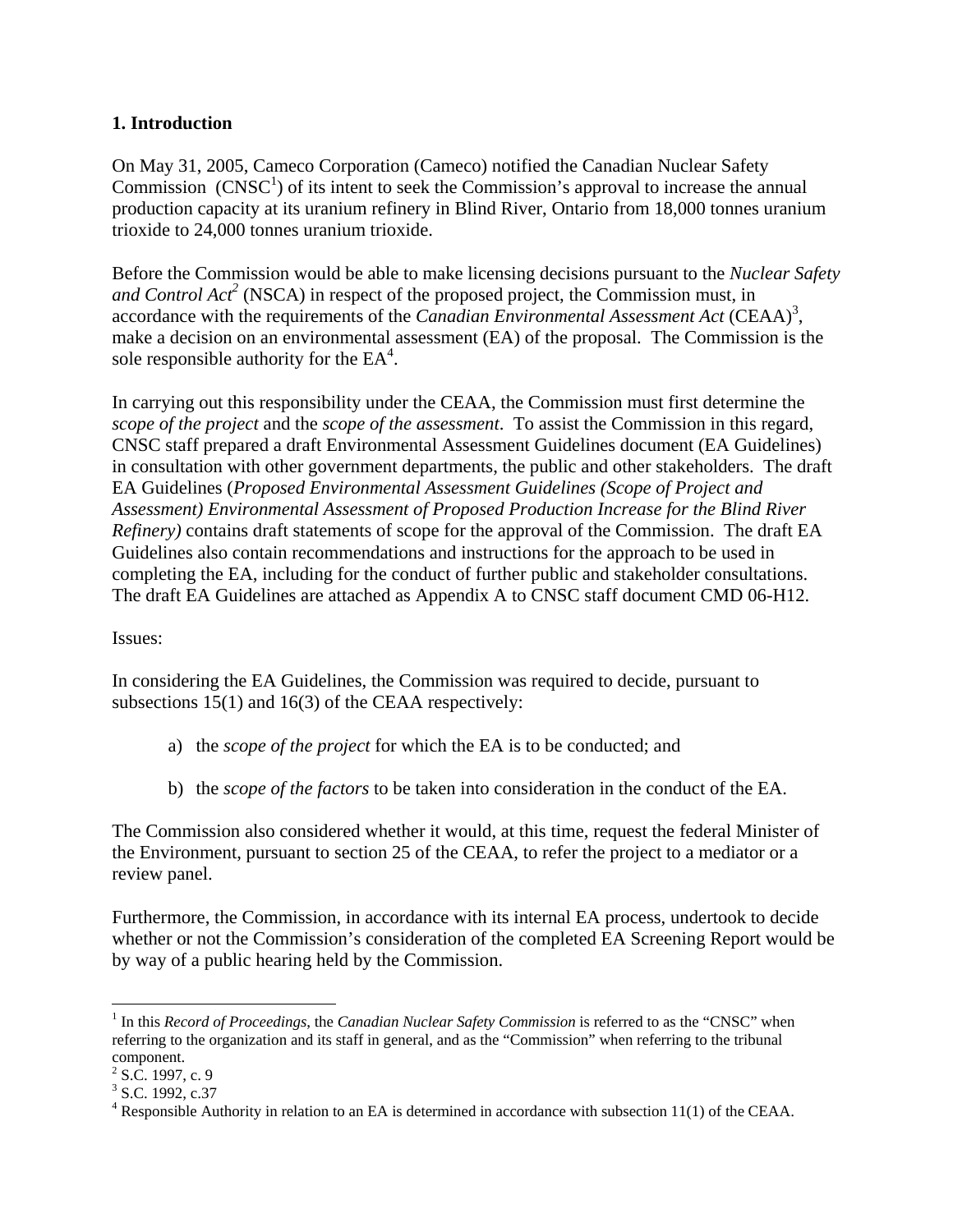The Hearing:

The President of the Commission, pursuant to section 22 of the NSCA, established a panel of the Commission to hear this matter.

In making its decision, the Commission considered information presented for a hearing held on January 12, 2006 in Ottawa, Ontario. The hearing was conducted in accordance with the Commission's process for determining matters under the CEAA5 , and Rule 3 of the *Canadian Nuclear Safety Commission Rules of Procedure*. For the hearing, the Commission received a written submission from CNSC staff (CMD 06-H12). CNSC staff was also available to answer questions from the Commission during the proceeding.

#### **2. Decision**

 $\overline{a}$ 

Based on its consideration of the matter, as described in more detail in the following sections of this *Record of Proceedings,*

the Canadian Nuclear Safety Commission, pursuant to sections 15 and 16 of the CEAA, approves the *EA Guidelines (Scope of Project and Assessment), Environmental Assessment of Proposed Production Increase for the Blind River Refinery*, attached as Appendix A to CMD 06-H12, as amended below.

The Commission modifies the EA Guidelines attached to CMD 06-H12 as follows:

- In section 2.0 (Background) and 3.0 (Application of the *Canadian Environmental Assessment Act*), the references to paragraph 37(2)(d) of the NSCA are changed to refer to "subsection 24(2)" of the NSCA;
- $\bullet$  the 13<sup>th</sup> bullet under the sub-heading "Construction, Modification and Normal Operations" beginning on page 6, is changed to read as: "the sources and characteristics of any potential risks (including radiological and non-radiological risks) to workers, the public or the environment from the project;".

The Commission also decides that it will not, at this time, refer the project, pursuant to section 25 of the CEAA, to the federal Minister of the Environment for his referral to a mediator or review panel. The Commission notes that it may make such a referral at any time during the course of the EA process if warranted.

<sup>&</sup>lt;sup>5</sup> The Commission decided (ref. Minutes of Commission Meeting held on March 23, 2005) that, unless otherwise specified, Commission will not hold public hearings in respect of its decisions on the scope of environmental assessments to be conducted pursuant to the CEAA. The CNSC staff process for engaging the public and other stakeholders in the preparation of the draft EA Guidelines for presentation to the Commission at a non-public hearing is normally sufficient at this early stage in the EA process.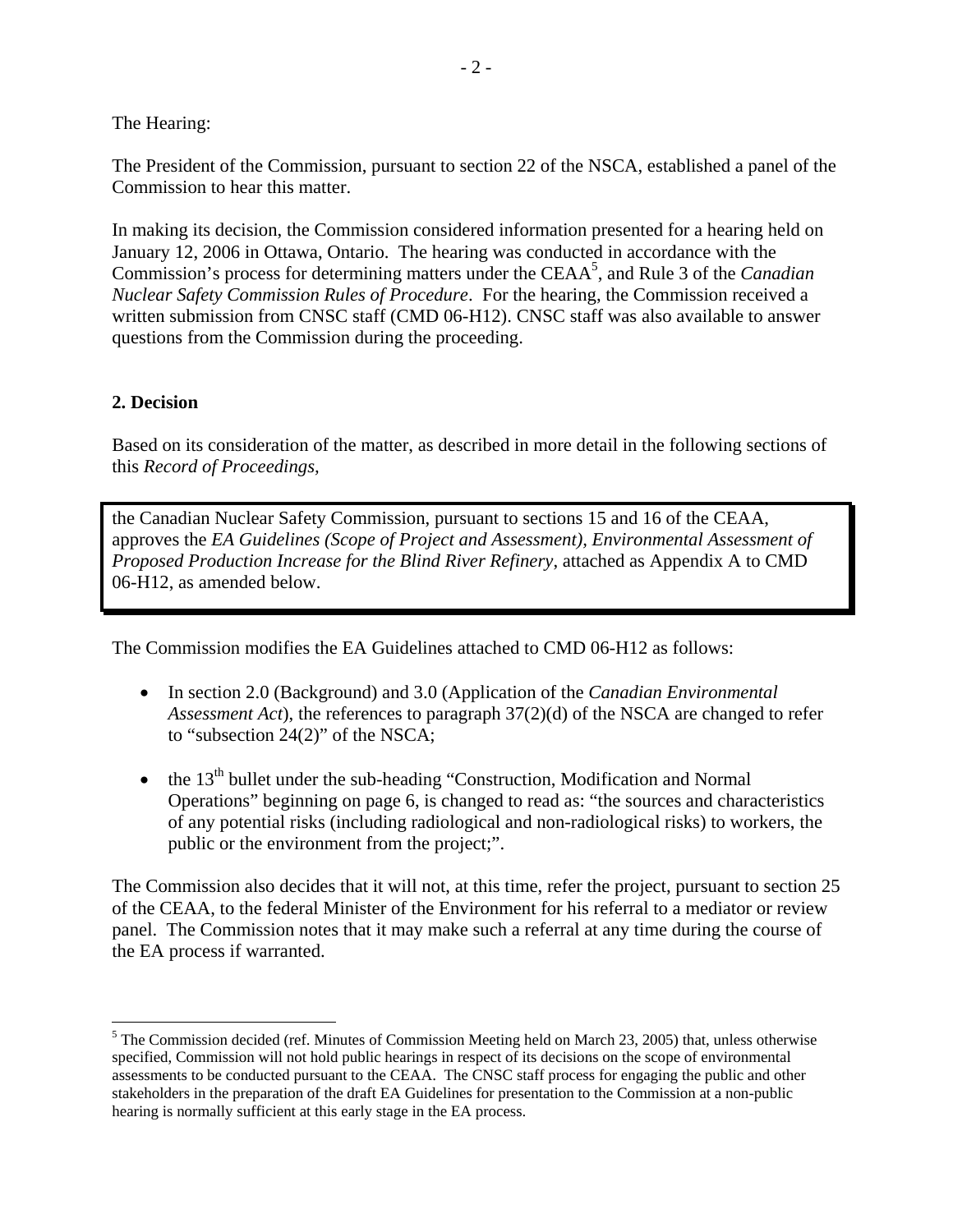Furthermore, at this time, the Commission is satisfied that the Commission's consideration of the completed Screening Report will not require a public hearing of the Commission. The Commission notes, however, that, depending on the findings and level of public concern that arise during the course of the EA, the Commission may choose to revisit this decision.

#### **3. Issues and Commission Findings**

#### **3.1 Type of Environmental Assessment Required**

Screening vs. Comprehensive Study, Review Panel or Mediation:

The project is not of a type identified in the *Comprehensive Study List*. Therefore, pursuant to subsection 18(1) of the CEAA, the CNSC is required to ensure that a screening environmental assessment of the project is performed and a Screening Report is prepared.

Other available types of assessment under the CEAA are a review panel or mediation appointed by the federal Minister of the Environment. To initiate either of these alternative assessment processes, the Commission would have to refer the project to the Minister pursuant to section 25 of the CEAA. In this regard, CNSC staff stated in its CMD that CNSC staff is not aware at this time of any potential environmental effects or public concerns associated with this project which CNSC staff considers would warrant having the project referred to a mediator or review panel. In support of this, CNSC staff noted that no comments or concerns arose from a formal public review of an earlier draft of the EA Guidelines. CNSC staff also noted that the project will not involve the use of new technologies or require the addition or expansion of buildings on the site.

Based on information received, the Commission concludes that a Screening EA of the project is required pursuant to the CEAA. The Commission further decides that, at this time, it will not refer the project to the Minister of the Environment for mediation or a review panel. However, because the Commission may make such a referral at any time, the Commission requests that CNSC staff inform the Commission in a timely manner of any significant issues or public concerns that arise during the conduct of the EA and which may warrant further consideration of the need for a review panel or mediator.

#### **3.2 The Scope of the Project**

"Scope" under the CEAA is expressed in two parts: the *scope of the project* (i.e., the physical works and activities proposed) and the *scope of assessment* (i.e., the scope of the factors to be considered in assessing the effects of the project). This section addresses only the issues relating to the *scope of the project*. The issues related to the *scope of assessment* are discussed below in section 3.3.

Based on the information received, the Commission determined that the scope of the project is as defined in section 7.0 of the draft EA Guidelines. The project includes the Blind River Refinery and the construction activities required to modify the refinery to achieve the increased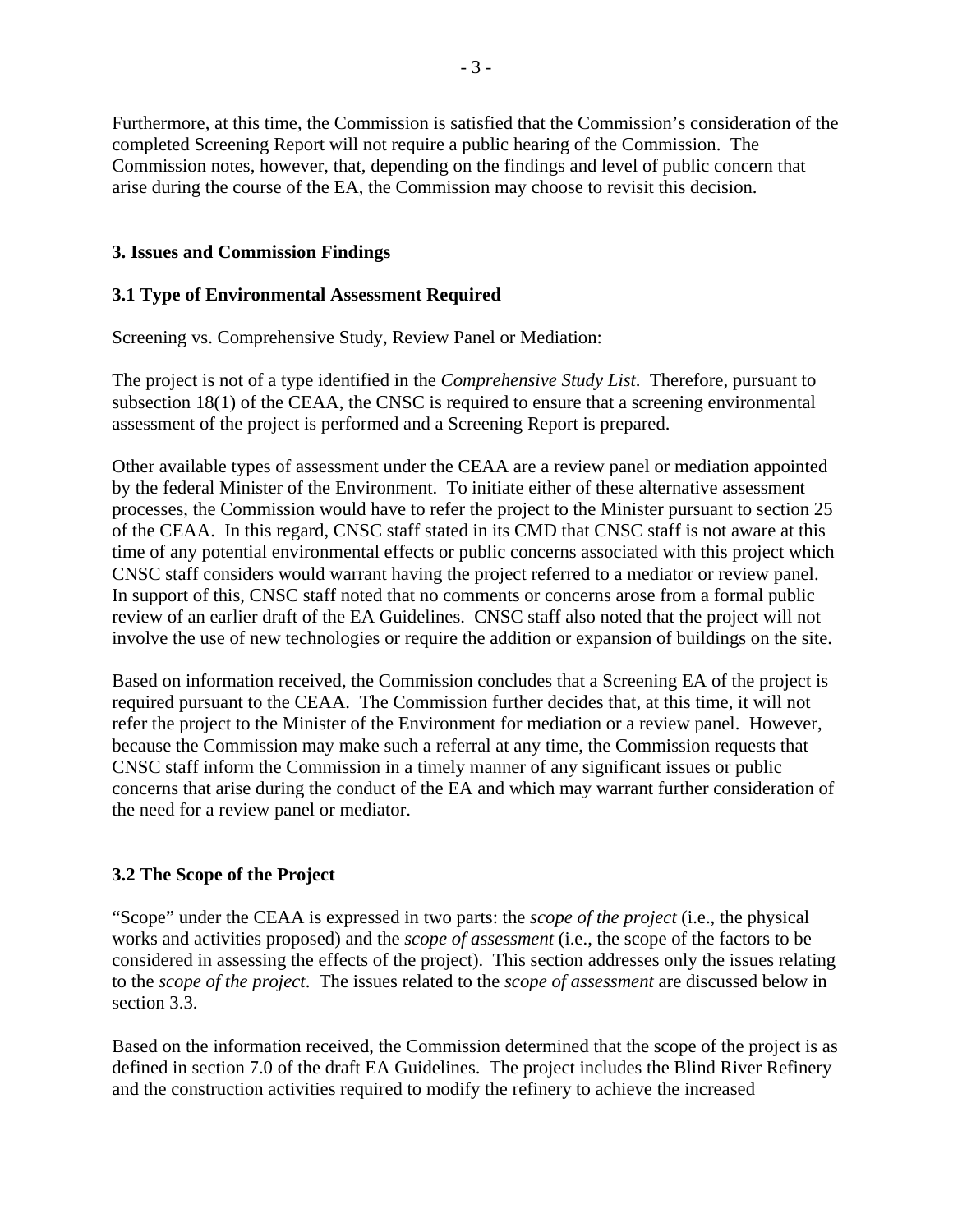production rate, and the operation of the refinery under the proposed increased production rate. The Commission notes that the construction and operation activities would include, among other things, the transportation of materials to and from the site.

#### **3.3 The Scope of the Assessment**

The other part of "scope" under the CEAA is the *scope of the assessment* – otherwise described in the CEAA as the scope of the factors that will be considered in assessing the environmental effects of the project.

The scope of a screening assessment under the CEAA must include the factors set out in paragraphs 16(1)(a) to (d) of the CEAA. Other factors may be included at the discretion of the Commission under paragraph 16(1)(e) of the CEAA.

The mandatory factors in subsection 16(1) of the CEAA are: the environmental effects of the project, including as may be caused by malfunctions or accidents and any cumulative environmental effects with other projects; the significance of the effects identified above; comments from the public that are received in accordance with the CEAA and its regulations; and measures that are technically and economically feasible that would mitigate any significant adverse environmental effects of the project.

In addition to these factors, CNSC staff recommended that the Commission include, pursuant to paragraph  $16(1)(e)$ , the following factors: the purpose of the project and the need for the project; and the need for, and requirements of, a follow-up program in respect of the project.

A summary of the proposed factors is included in section 8.0 of the draft EA Guidelines presented in CMD 06-H12. The proposed factors and recommended approach to their assessment are further elaborated in section 9.0 (Assessment Methodology) of the draft EA Guidelines.

Based on its consideration of the information received, the Commission determined that the scope of the factors will be as stated in section 8.0 of the draft EA Guidelines. However, with respect to the details presented in section 9.0 of the EA Guidelines, the Commission makes one change to ensure that all types of risks to persons and the environment are considered. The item on page 7 of the draft EA Guidelines under the subheading "Construction, Modifications and Normal Operations" which reads as, "the sources and characteristics of any potential risks (including radiological risks) to the workers, the public or the environment from the project;" is changed to read as, "the sources and characteristics of any potential risks (including radiological and non-radiological risks) to the workers, the public or the environment from the project;".

With this change, the Commission is satisfied that the structure, approach, and other instructions for conducting the environmental assessment, as described in the draft EA Guidelines attached to CMD 06-H12, are acceptable.

The Commission requests that CNSC staff closely monitor the conduct of the studies to ensure that they are being carried out in accordance with the EA Guidelines.